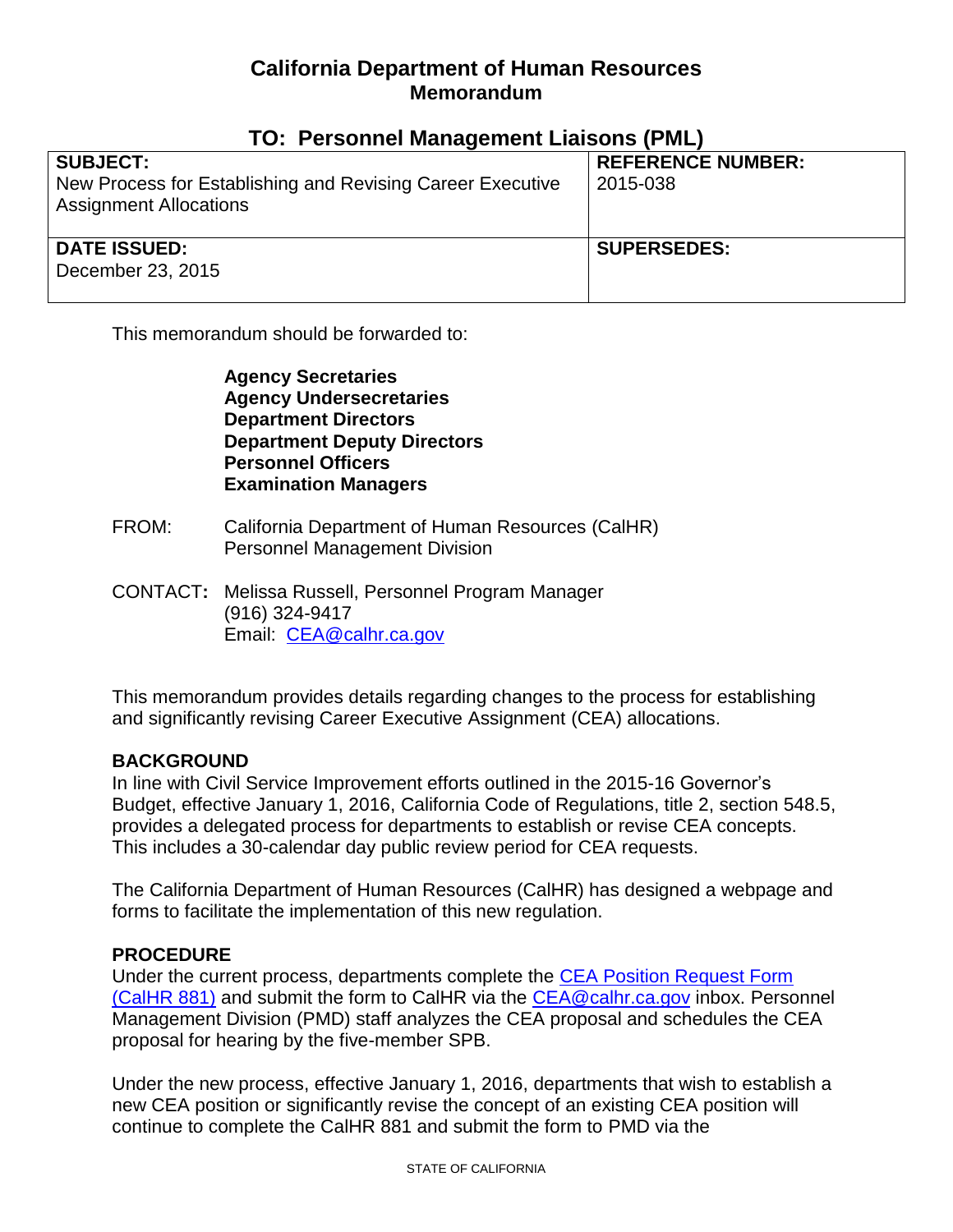PML 2015-038 December 23, 2015 Page 2

[CEA@calhr.ca.gov](mailto:CEA@calhr.ca.gov) inbox. We have modified the CalHR 881 to include a new portion called the "CEA Action Proposal," which automatically summarizes only the policyrelated aspects of the proposed CEA concept. Departments must use the [current](http://www.calhr.ca.gov/Documents/calhr-881.pdf)  [version of the CalHR 881 form](http://www.calhr.ca.gov/Documents/calhr-881.pdf) found on CalHR's website.

To streamline the publishing of departmental CEA Action Proposals in a timely, complete and efficient manner, PMD requires that the necessary CEA concept information must fit within the space provided on the form. Additional attachments will no longer be accepted. Departments must submit the saved CalHR 881 form in a live fill-and-print portable document format (PDF). We recognize that this prevents departments from submitting proposals with signatures. Departments should also submit a signed, static PDF version of the form. Both versions should be submitted to the [CEA@calhr.ca.gov](mailto:CEA@calhr.ca.gov) inbox.

In accordance with the new regulation, PMD will place the department's submitted CEA Action Proposal [information on our](http://www.calhr.ca.gov/state-hr-professionals/Pages/cea-concepts.aspx) public website for the required 30-calendar day public notice period. During this 30-calendar day period the CEA Action Proposal may be subject to opposition from any interested party.

If no opposition is filed during the 30-calendar day period, the proposed CEA concept will be established, without a hearing by the five-member SPB. If the submitting department has a valid, signed CEA Delegation Agreement, PMD will also work with the department to revise the CEA salary cap to include the new CEA concept.

If a valid opposition as determined by PMD is submitted within the 30-calendar day period, PMD staff will analyze the CEA proposal and either disapprove the proposal or schedule the CEA proposal for hearing by the five-member SPB, similar to the previous process. PMD may request departments submit additional documents such as letters of support, organizational charts and duty statements if valid opposition is received.

Presence of a departmental CEA Action Proposal on CalHR's public website is not an indication of CalHR's endorsement of the request.

The new regulations for establishing and revising CEA concepts do not change any authority or procedures associated with CalHR's delegation of CEA levels or salaries as determined by departmental signed CEA Delegation Agreements. Departments must continue to document actions taken under their delegated authority using the CalHR 881 form.

Questions and comments related to the new CEA process can be sent to [CEA@calhr.ca.gov.](mailto:CEA@calhr.ca.gov)